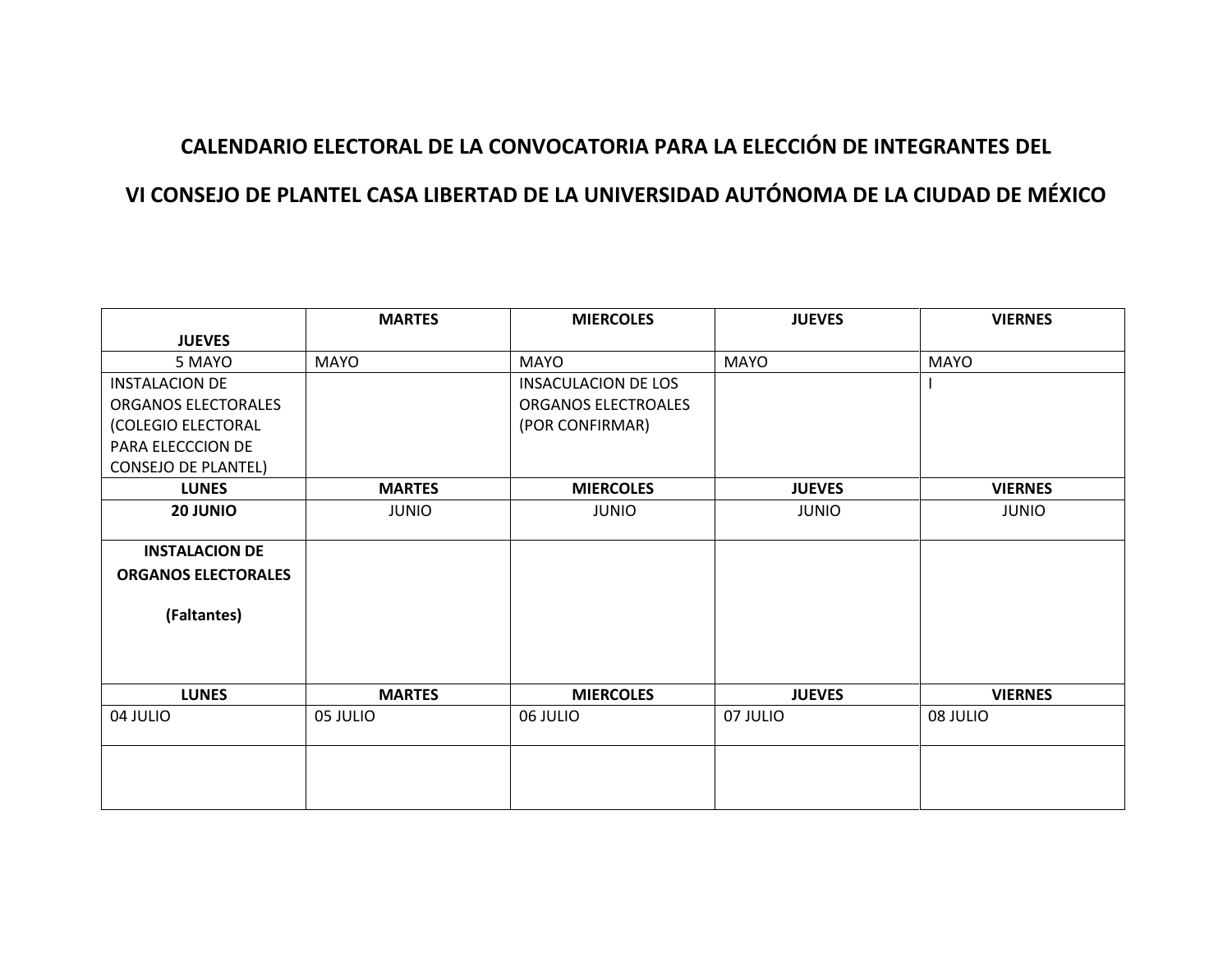| <b>LUNES</b>                  | <b>MARTES</b>                                 | <b>MIERCOLES</b>                                   | <b>JUEVES</b>                                      | <b>VIERNES</b>                                     |
|-------------------------------|-----------------------------------------------|----------------------------------------------------|----------------------------------------------------|----------------------------------------------------|
| 01 AGOSTO                     | 02 AGOSTO                                     | 03 AGOSTO                                          | 04 AGOSTO                                          | 05 AGOSTO                                          |
|                               |                                               |                                                    |                                                    |                                                    |
| <b>REGISTRO DE ASPIRANTES</b> | <b>REGISTRO DE ASPIRANTES</b>                 | <b>REGISTRO DE ASPIRANTES</b>                      | <b>REGISTRO DE ASPIRANTES</b>                      | <b>REGISTRO DE ASPIRANTES</b>                      |
| AL CONSEJO DE PLANTEL         | AL CONSEJO DE PLANTEL                         | AL CONSEJO DE PLANTEL                              | AL CONSEJO DE PLANTEL                              | AL CONSEJO DE PLANTEL                              |
| <b>LUNES</b>                  | <b>MARTES</b>                                 | <b>MIERCOLES</b>                                   | <b>JUEVES</b>                                      | <b>VIERNES</b>                                     |
| 08 AGOSTO                     | 09 AGOSTO                                     | 10 AGOSTO                                          | 11 AGOSTO                                          | <b>12 AGOSTO</b>                                   |
|                               |                                               |                                                    |                                                    |                                                    |
| <b>REGISTRO DE ASPIRANTES</b> | <b>REGISTRO DE ASPIRANTES</b>                 | <b>REGISTRO DE ASPIRANTES</b>                      | <b>REGISTRO DE ASPIRANTES</b>                      | <b>REGISTRO DE ASPIRANTES</b>                      |
| AL CONSEJO DE PLANTEL         | AL CONSEJO DE PLANTEL                         | AL CONSEJO DE PLANTEL                              | AL CONSEJO DE PLANTEL                              | AL CONSEJO DE PLANTEL                              |
|                               |                                               |                                                    |                                                    |                                                    |
| Solicitud de patrones a       |                                               |                                                    |                                                    |                                                    |
| registro escolar y            |                                               |                                                    |                                                    |                                                    |
| coordinación de servicios     |                                               |                                                    |                                                    |                                                    |
| administrativos               |                                               |                                                    |                                                    |                                                    |
| <b>LUNES</b>                  | <b>MARTES</b>                                 | <b>MIERCOLES</b>                                   | <b>JUEVES</b>                                      | <b>VIERNES</b>                                     |
| <b>15 AGOSTO</b>              | <b>16 AGOSTO</b>                              | 17 AGOSTO                                          | <b>18 AGOSTO</b>                                   | <b>19 AGOSTO</b>                                   |
|                               |                                               |                                                    |                                                    |                                                    |
| <b>REGISTRO DE ASPIRANTES</b> | <b>REGISTRO DE ASPIRANTES</b>                 | <b>REGISTRO DE ASPIRANTES</b>                      | <b>REGISTRO DE ASPIRANTES</b>                      | <b>REGISTRO DE ASPIRANTES</b>                      |
| AL CONSEJO DE PLANTEL         | AL CONSEJO DE PLANTEL                         | AL CONSEJO DE PLANTEL                              | AL CONSEJO DE PLANTEL                              | AL CONSEJO DE PLANTEL                              |
|                               | PUBLICACION DE<br><b>PADRONES ELECTORALES</b> | <b>CORRECION DE PADRONES</b><br><b>ELECTORALES</b> | <b>CORRECION DE PADRONES</b><br><b>ELECTORALES</b> | <b>CORRECION DE PADRONES</b><br><b>ELECTORALES</b> |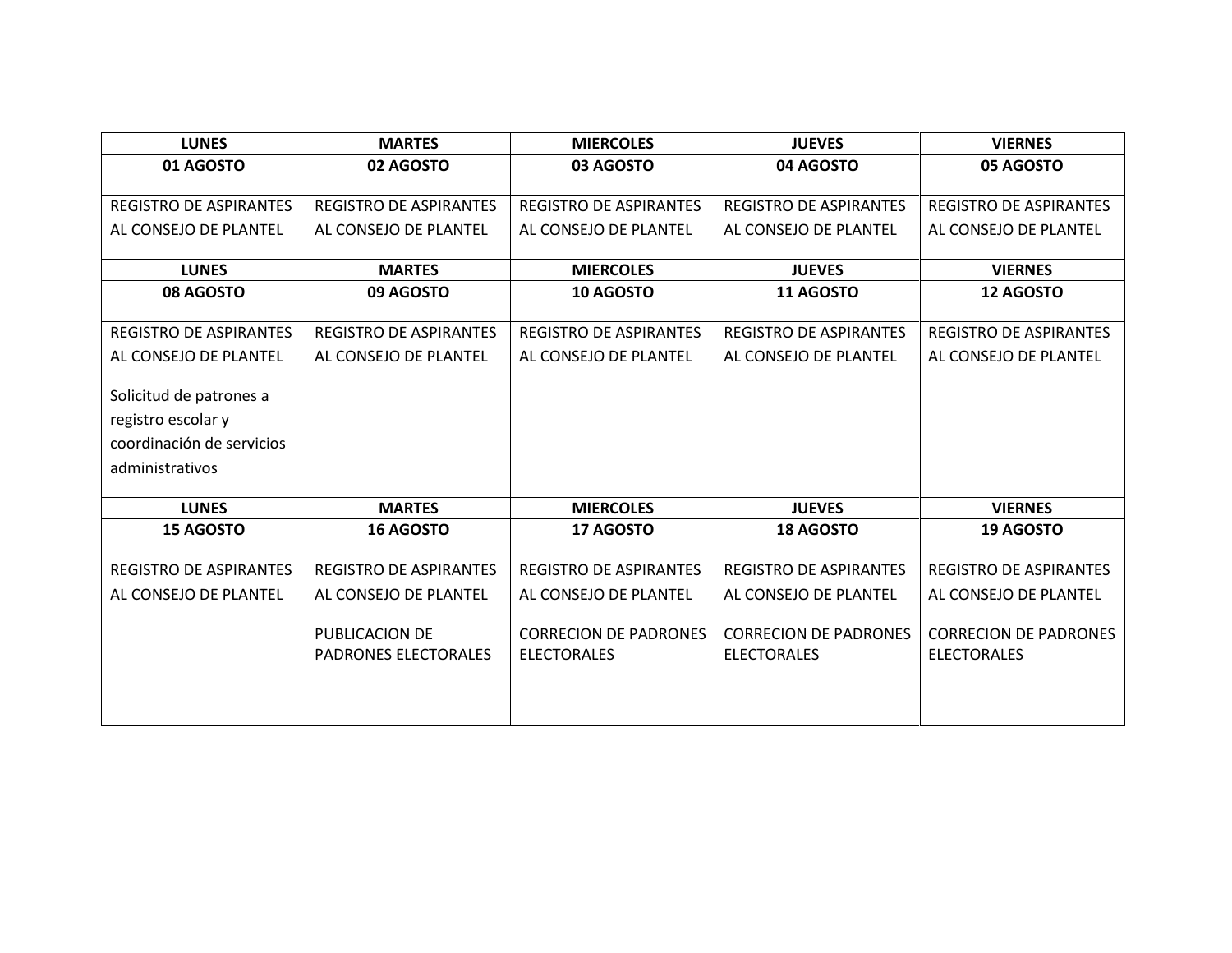| <b>LUNES</b>                                | <b>MARTES</b>                                      | <b>MIERCOLES</b>                                            | <b>JUEVES</b>                 | <b>VIERNES</b>                |
|---------------------------------------------|----------------------------------------------------|-------------------------------------------------------------|-------------------------------|-------------------------------|
| 22 AGOSTO                                   | 23 AGOSTO                                          | 24 AGOSTO                                                   | 25 AGOSTO                     | 26 AGOSTO                     |
| <b>REGISTRO DE ASPIRANTES</b>               | <b>REGISTRO DE ASPIRANTES</b>                      | <b>REGISTRO DE ASPIRANTES</b>                               | <b>REGISTRO DE ASPIRANTES</b> | <b>REGISTRO DE ASPIRANTES</b> |
| AL CONSEJO DE PLANTEL                       | AL CONSEJO DE PLANTEL                              | AL CONSEJO DE PLANTEL                                       | AL CONSEJO DE PLANTEL         | AL CONSEJO DE PLANTEL         |
| CORRECIÓN DE PADRONES<br><b>ELECTORALES</b> | <b>CORRECIÓN DE PADRONES</b><br><b>ELECTORALES</b> | <b>CORRECIÓN DE PADRONES</b><br><b>ELECTORALES</b>          |                               |                               |
| <b>LUNES</b>                                | <b>MARTES</b>                                      | <b>MIERCOLES</b>                                            | <b>JUEVES</b>                 | <b>VIERNES</b>                |
| 29 AGOSTO                                   | <b>30 AGOSTO</b>                                   | 31 AGOSTO                                                   | 01 SEPTIEMBRE                 | <b>02 SEPTIEMBRE</b>          |
| <b>REGISTRO DE ASPIRANTES</b>               | <b>REGISTRO DE ASPIRANTES</b>                      | <b>REGISTRO DE ASPIRANTES</b>                               | <b>REGISTRO DE ASPIRANTES</b> | <b>REGISTRO DE ASPIRANTES</b> |
| AL CONSEJO DE PLANTEL                       | AL CONSEJO DE PLANTEL                              | AL CONSEJO DE PLANTEL                                       | AL CONSEJO DE PLANTEL         | AL CONSEJO DE PLANTEL         |
|                                             |                                                    | PUBLICACIÓN DEFINITIVA<br>DE PADRONES<br><b>ELECTORALES</b> |                               |                               |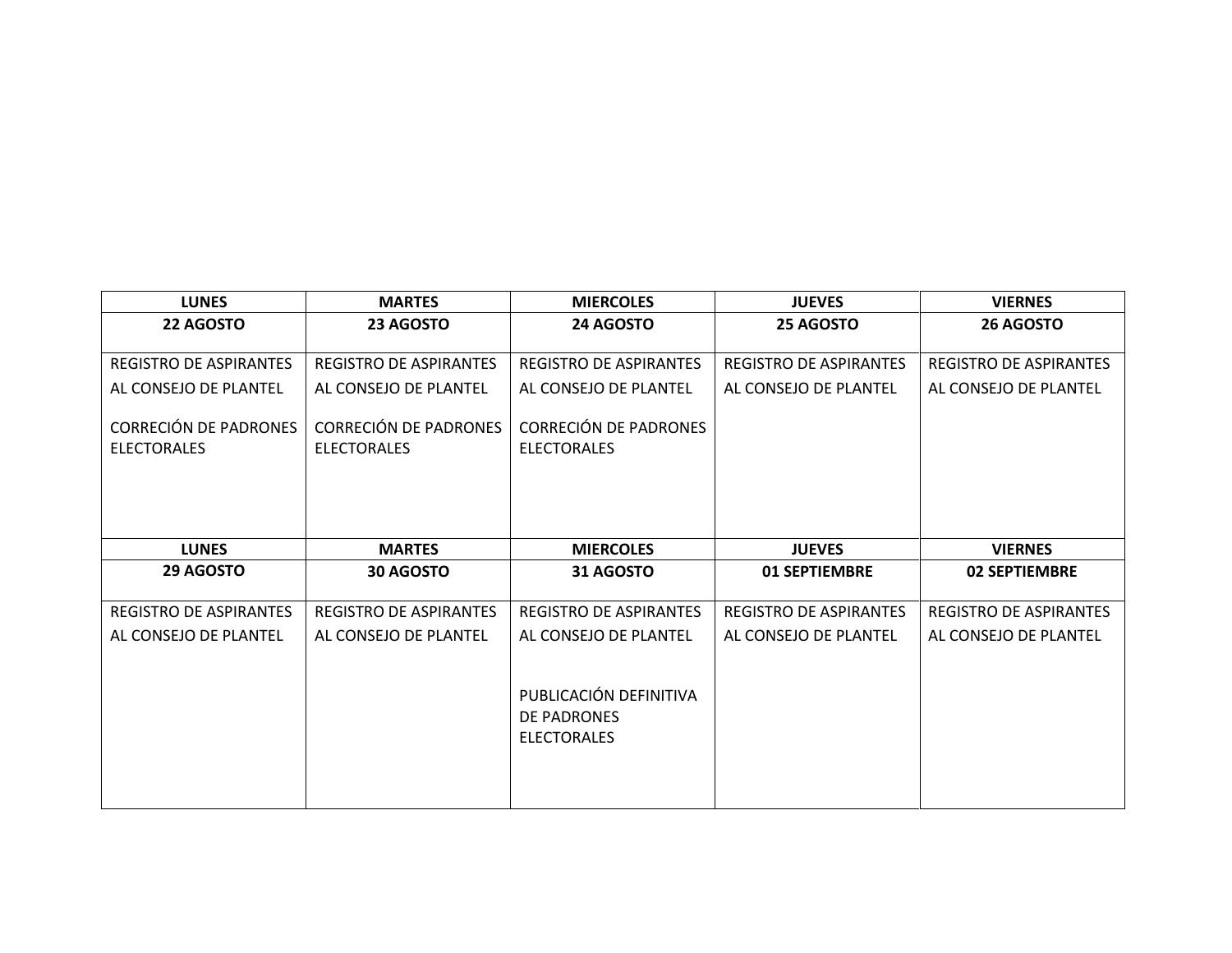| <b>LUNES</b>                  | <b>MARTES</b>                 | <b>MIERCOLES</b>                     | <b>JUEVES</b>        | <b>VIERNES</b>       |
|-------------------------------|-------------------------------|--------------------------------------|----------------------|----------------------|
| <b>05 SEPTIEMBRE</b>          | <b>06 SEPTIEMBRE</b>          | <b>07 SEPTIEMBRE</b>                 | <b>08 SEPTIEMBRE</b> | 09 SEPTIEMBRE        |
| <b>REGISTRO DE ASPIRANTES</b> | <b>REGISTRO DE ASPIRANTES</b> | <b>REGISTRO DE ASPIRANTES</b>        |                      | PUBLICACIÓN DE LISTA |
| AL CONSEJO DE PLANTEL         | AL CONSEJO DE PLANTEL         | AL CONSEJO DE PLANTEL                |                      | PRELIMINAR DE        |
|                               |                               |                                      |                      | <b>ASPIRANTES</b>    |
| <b>LUNES</b>                  | <b>MARTES</b>                 | <b>MIERCOLES</b>                     | <b>JUEVES</b>        | <b>VIERNES</b>       |
| <b>12 SEPTIEMBRE</b>          | <b>13 SEPTIEMBRE</b>          | <b>14 SEPTIEMBRE</b>                 | <b>15 SEPTIEMBRE</b> | <b>16 SEPTIEMBRE</b> |
| <b>RECEPCION DE</b>           | <b>RECEPCION DE</b>           | <b>RECEPCION DE</b>                  |                      |                      |
| <b>IMPUGNACIONES DE</b>       | <b>IMPUGNACIONES DE</b>       | <b>IMPUGNACIONES DE</b>              |                      |                      |
| <b>ASPIRANTES</b>             | <b>ASPIRANTES</b>             | <b>ASPIRANTES</b>                    |                      |                      |
|                               |                               |                                      |                      |                      |
| <b>LUNES</b>                  | <b>MARTES</b>                 | <b>MIERCOLES</b>                     | <b>JUEVES</b>        | <b>VIERNES</b>       |
| <b>19 SEPTIEMBRE</b>          | <b>20 SEPTIEMBRE</b>          | <b>21 SEPTIEMBRE</b>                 | <b>22 SEPTIEMBRE</b> | <b>23 SEPTIEMBRE</b> |
|                               | PUBLICACION DE                | <b>ATENCION Y</b>                    | <b>ATENCION Y</b>    | <b>ATENCION Y</b>    |
| <b>RECEPCION DE</b>           | CANDIDATURAS (EN CASO         |                                      |                      |                      |
| <b>IMPUGNACIONES DE</b>       |                               | <b>IMPUGNACIONES</b>                 | <b>IMPUGNACIONES</b> | <b>IMPUGNACIONES</b> |
| <b>ASPIRANTES</b>             | DE NO HABER                   |                                      |                      |                      |
|                               | IMPUGNACIONES)                |                                      |                      |                      |
|                               | ATENCION Y                    |                                      |                      |                      |
|                               | <b>IMPUGNACIONES</b>          |                                      |                      |                      |
|                               |                               |                                      |                      |                      |
| <b>LUNES</b>                  | <b>MARTES</b>                 | <b>MIERCOLES</b>                     | <b>JUEVES</b>        | <b>VIERNES</b>       |
| <b>26 SEPTIEMBRE</b>          | <b>27 SEPTIEMBRE</b>          | <b>28 SEPTIEMBRE</b>                 | <b>29 SEPTIEMBRE</b> | <b>30 SEPTIEMBRE</b> |
|                               |                               |                                      |                      |                      |
| ATENCION Y                    | PUBLICACION DE LA LISTA       | RECEPCIÓN DE                         | DIFUSION DE          | <b>DIFUSION DE</b>   |
| <b>IMPUGNACIONES</b>          | <b>DEFINITIVA DE</b>          | <b>MATERIALES DE DIFUSION</b>        | <b>CANDIDATURAS</b>  | <b>CANDIDATURAS</b>  |
|                               | <b>ASPIRANTES</b>             | DE CANDIDATAS Y<br><b>CANDIDATOS</b> |                      |                      |
|                               |                               |                                      |                      |                      |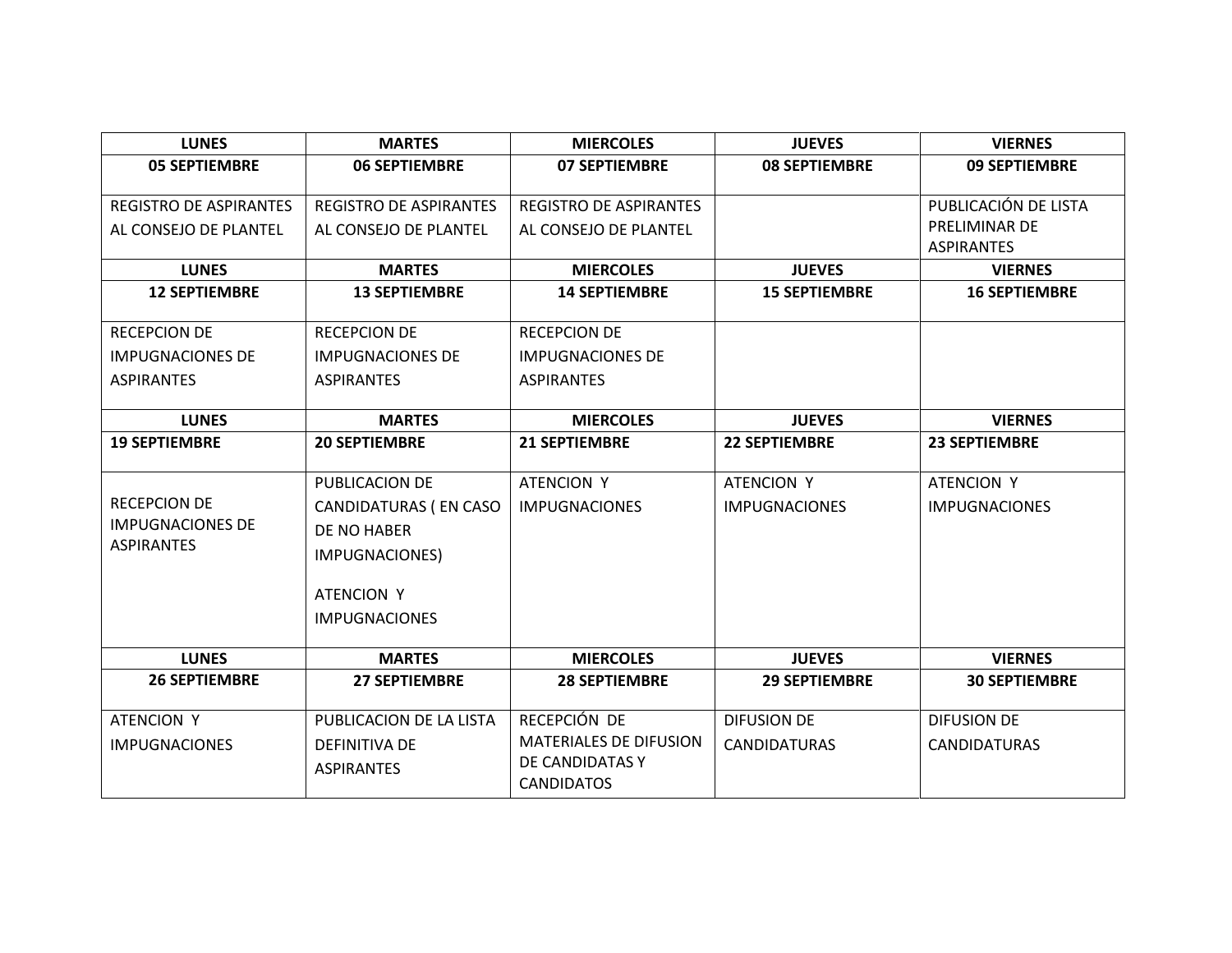| <b>LUNES</b>             | <b>MARTES</b>          | <b>MIERCOLES</b>       | <b>JUEVES</b>          | <b>VIERNES</b>         |
|--------------------------|------------------------|------------------------|------------------------|------------------------|
| 03OCTUBRE                | 04 OCTUBRE             | <b>05 OCTUBRE</b>      | <b>06 OCTUBRE</b>      | 07 OCTUBRE             |
|                          |                        |                        |                        |                        |
| <b>DIFUSION DE</b>       | <b>DIFUSION DE</b>     | <b>DIFUSION DE</b>     | <b>DIFUSION DE</b>     | <b>DIFUSION DE</b>     |
| <b>CANDIDATURAS</b>      | <b>CANDIDATURAS</b>    | <b>CANDIDATURAS</b>    | <b>CANDIDATURAS</b>    | <b>CANDIDATURAS</b>    |
| <b>LUNES</b>             | <b>MARTES</b>          | <b>MIERCOLES</b>       | <b>JUEVES</b>          | <b>VIERNES</b>         |
| <b>10 OCTUBRE</b>        | <b>11 OCTUBRE</b>      | <b>12 OCTUBRE</b>      | <b>13 OCTUBRE</b>      | <b>14 OCTUBRE</b>      |
| <b>VEDA ELECTORAL</b>    | <b>VEDA ELECTORAL</b>  | <b>VEDA ELECTORAL</b>  | <b>VEDA ELECTORAL</b>  | <b>VEDA ELECTORAL</b>  |
| <b>LUNES</b>             | <b>MARTES</b>          | <b>MIERCOLES</b>       | <b>JUEVES</b>          | <b>VIERNES</b>         |
| <b>17 OCTUBRE</b>        | <b>18 OCTUBRE</b>      | <b>19 OCTUBRE</b>      | <b>20 OCTUBRE</b>      | 21 OCTUBRE             |
| <b>JORNADA ELECTORAL</b> | PUBLICACION DE         | SOLICITUD DE RECURSOS  | SOLICITUD DE RECURSOS  | SOLICITUD DE RECURSOS  |
|                          | <b>RESULTADOS</b>      | DE REVISION            | DE REVISION            | DE REVISION            |
| <b>LUNES</b>             | <b>MARTES</b>          | <b>MIERCOLES</b>       | <b>JUEVES</b>          | <b>VIERNES</b>         |
| <b>24 OCTUBRE</b>        | <b>25 OCTUBRE</b>      | <b>26 OCTUBRE</b>      | <b>27 OCTIUBRE</b>     | <b>28 OCTUBRE</b>      |
| PUBLICACION DE           | <b>NOTIFICACION DE</b> | <b>NOTIFICACION DE</b> | <b>NOTIFICACION DE</b> | <b>NOTIFICACION DE</b> |
| <b>RESULTADOS</b>        | <b>IMPUGNACIONES A</b> | <b>IMPUGNACIONES A</b> | <b>IMPUGNACIONES A</b> | <b>IMPUGNACIONES A</b> |
|                          | <b>CANDIDATASY</b>     | <b>CANDIDATAS Y</b>    | <b>CANDIDATAS Y</b>    | <b>CANDIDATAS Y</b>    |
|                          | <b>CANDIDATOS</b>      | <b>CANDIDATOS</b>      | <b>CANDIDATOS</b>      | <b>CANDIDATOS</b>      |
|                          |                        |                        |                        |                        |
| <b>LUNES</b>             | <b>MARTES</b>          | <b>MIERCOLES</b>       | <b>JUEVES</b>          | <b>VIERNES</b>         |
| <b>31 OCTUBRE</b>        | 01 NOVIEMBRE           | <b>02 NOVIEMBRE</b>    | <b>03 NOVIEMBRE</b>    | <b>04 NOVIEMBRE</b>    |
| <b>EMISION DE</b>        |                        |                        | RECURSOS DE APELACION  | RECURSOS DE APELACION  |
| <b>NOMBRAMIENTOS (EN</b> |                        |                        |                        |                        |
| <b>CASO DE NO HABER</b>  |                        |                        |                        |                        |
| IMPUGNACIONES)           |                        |                        |                        |                        |
|                          |                        |                        |                        |                        |